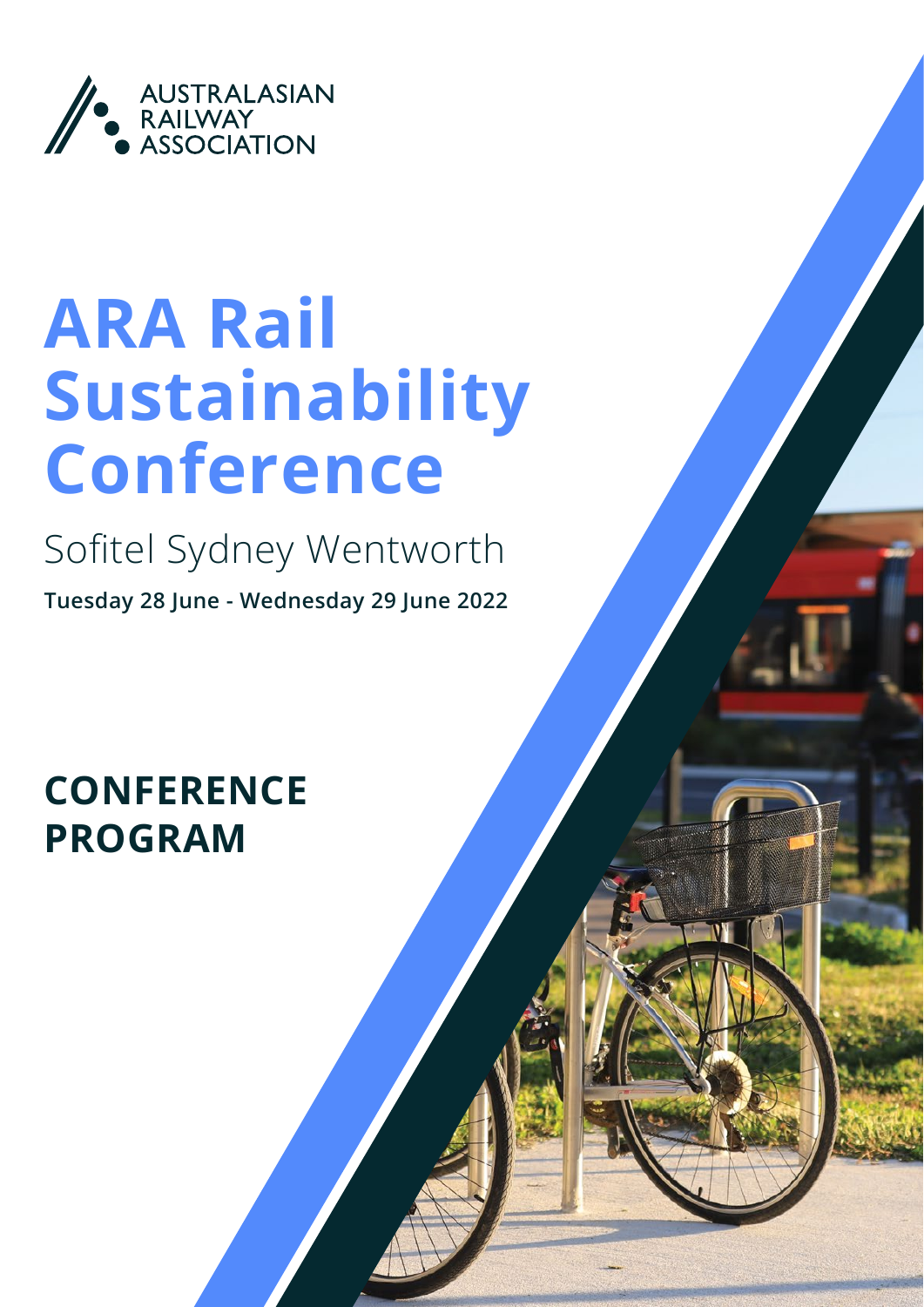# ARA Rail Sustainability Conference **Overview**

## Sofitel Sydney Wentworth 61-101 Phillip Street, Sydney NSW 2000

## Day One

Tuesday 28 June 2022

| $08:00 - 08:30$ | Registration and welcome refreshments                                                          |
|-----------------|------------------------------------------------------------------------------------------------|
| $08:30 - 10:30$ | Program sessions                                                                               |
| $10:30 - 11:00$ | Morning tea                                                                                    |
| $11:00 - 12:30$ | Program sessions                                                                               |
| $12:30 - 13:30$ | Lunch                                                                                          |
| $13:30 - 15:20$ | Program sessions                                                                               |
| $15:20 - 15:40$ | Afternoon tea                                                                                  |
| $15:40 - 17:00$ | Program sessions                                                                               |
| $19:30 - 22:30$ | Conference Dinner – Hitachi Conference Dinner Partner<br>Commencing pre-dinner drinks at 19:00 |

## Day Two

Wednesday 29 June 2022

| $08:15 - 08:45$ | Welcome refreshments |
|-----------------|----------------------|
| $08:45 - 10:25$ | Program sessions     |
| $10:25 - 10:55$ | Morning tea          |
| $10:55 - 13:00$ | Program sessions     |
| $13:00 - 14:00$ | Lunch                |
| $14:00 - 16:15$ | Program sessions     |
| $16:15 - 16:45$ | Afternoon tea        |
| 16:45           | Conference concludes |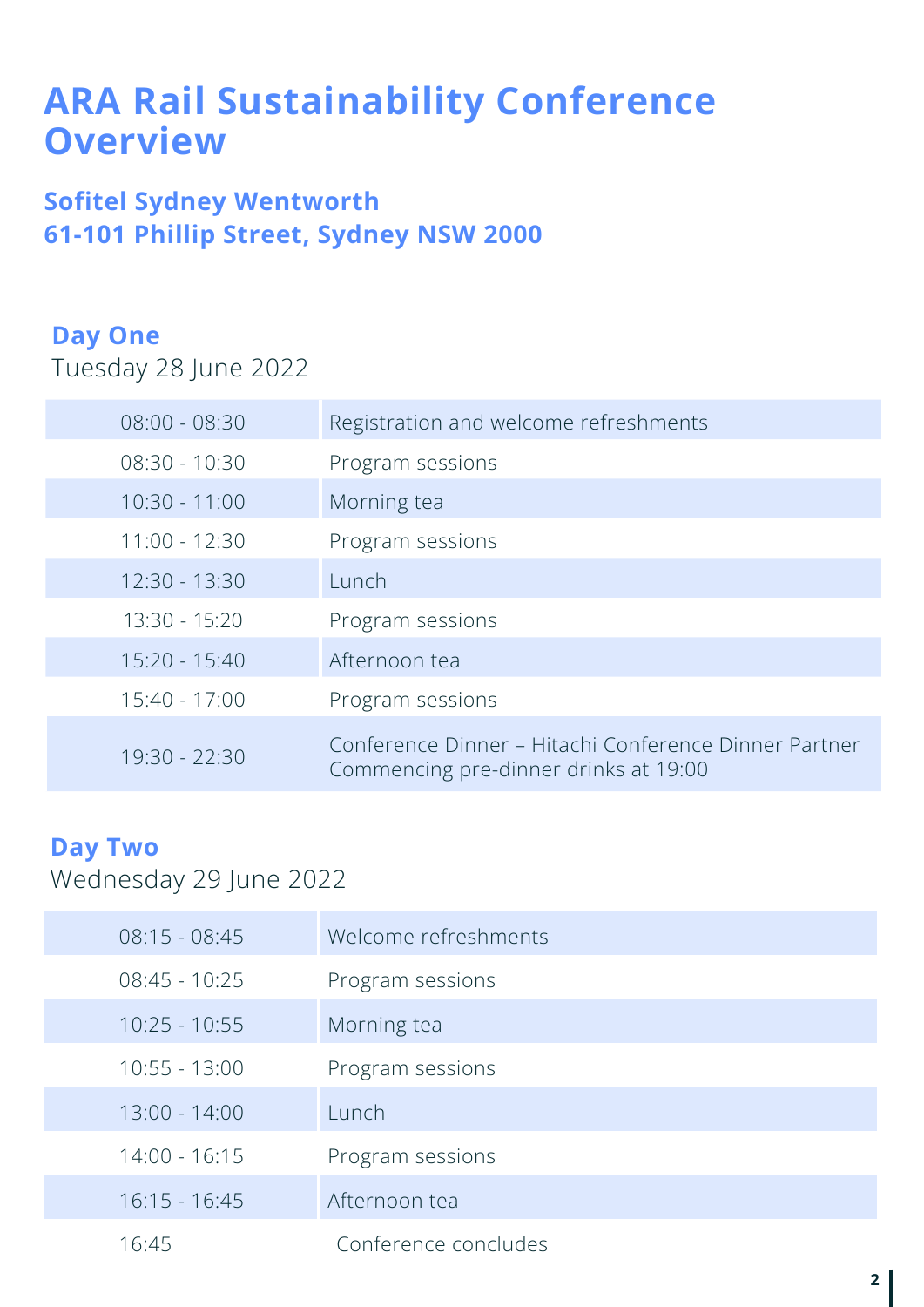# About the ARA Rail Sustainability Conference

#### The inaugural ARA Rail Sustainability Conference will bring together all elements of the rail industry with an interest in sustainability. We expect more than 250 attendees, joining us in beautiful Sydney.

With the launch of the ARA Sustainability Committee and the ARA Sustainability Strategy, the ARA has an ambitious sustainability agenda over the coming three years.

The agenda for this Conference will cover all the trending topics in rail related sustainability, showcasing new innovations, initiatives and technology.

The program will cover contemporary thinking and current issues including:

- Technology and innovation
- The circular economy
- • Place making and sustainable communities
- Energy and carbon
- Resource efficiency
- • Resilience
- • Diversity and inclusion

The agenda will also cover big picture strategic conversations about the future of rail sustainability.

This is a unique opportunity to hear from the leaders in rail sustainability, whilst networking with those facing similar challenges across the rail industry.

### This is a not to be missed event!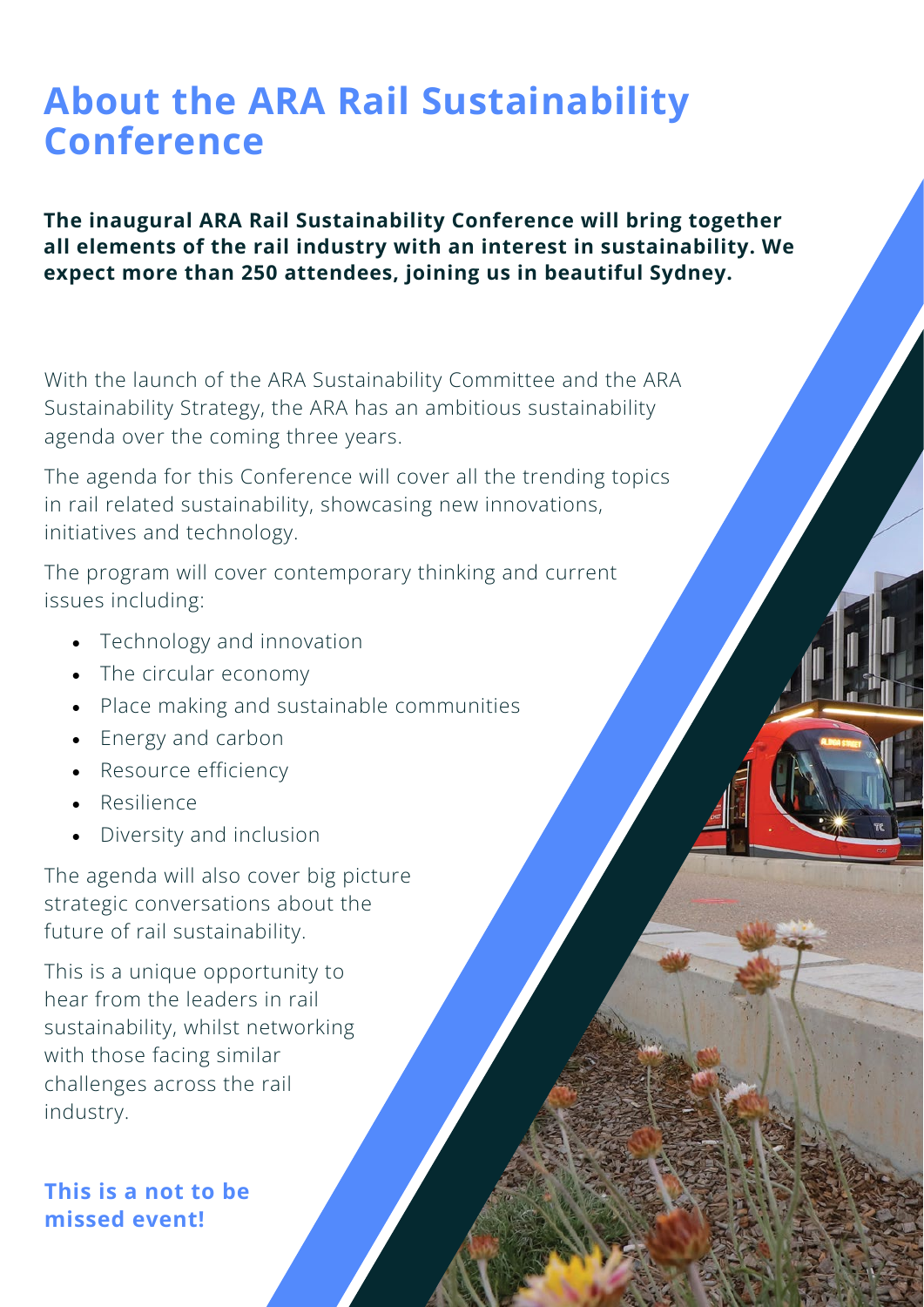## CONFERENCE DAY ONE: TUESDAY 28 JUNE 2022

| Time            | <b>Session</b>                                                                                                                                                                                                                                                                                                                                                                                                                                                                                                                        |  |  |
|-----------------|---------------------------------------------------------------------------------------------------------------------------------------------------------------------------------------------------------------------------------------------------------------------------------------------------------------------------------------------------------------------------------------------------------------------------------------------------------------------------------------------------------------------------------------|--|--|
| $08:30 - 09:00$ | Registration and welcome refreshments                                                                                                                                                                                                                                                                                                                                                                                                                                                                                                 |  |  |
| $09:00 - 09:05$ | Opening remarks from the ARA<br>Caroline Wilkie, CEO, Australasian Railway Association                                                                                                                                                                                                                                                                                                                                                                                                                                                |  |  |
| $09:05 - 09:30$ | Platinum Partner keynote<br>Tai Chong (TC) Chew, Global Rail Leader, Arup (UK)                                                                                                                                                                                                                                                                                                                                                                                                                                                        |  |  |
| $09:30 - 10:00$ | Rail Sustainability - An Australian Perspective<br>Ainsley Simpson, CEO, Infrastructure Sustainability Council                                                                                                                                                                                                                                                                                                                                                                                                                        |  |  |
| $10:00 - 10:30$ | Rail Sustainability - A view from abroad<br>Bernard Tabary, CEO International, Keolis Group                                                                                                                                                                                                                                                                                                                                                                                                                                           |  |  |
| $10:30 - 11:00$ | Morning tea                                                                                                                                                                                                                                                                                                                                                                                                                                                                                                                           |  |  |
| $11:00 - 11:45$ | PANEL: The infrastructure sector's role in achieving net-zero<br>(Moderated by Caroline Wilkie, CEO, Australasian Railway Association)<br>Ainsley Simpson, CEO, Infrastructure Sustainability Council<br>Nicola Grayson, CEO, Consult Australia<br>Kate Raymond, National Policy Lead, Australian Constructors Association<br>Michael Kilgariff, CEO, Roads Australia                                                                                                                                                                 |  |  |
| 11:45 - 12:05   | How technology and innovation will drive the decarbonisation of rail<br>Roslyn Stuart, Senior Director, Hitachi Rail Australia                                                                                                                                                                                                                                                                                                                                                                                                        |  |  |
| 12:05 - 12:50   | PANEL: The future of hydrogen transfer to alternate fuels<br>(Moderated by Joeley Pettit, Director Corporate Affairs, Australasian Railway Association)<br>Dr Fiona Simon, CEO, Australian Hydrogen Council<br>Alan De-Reuck, Director Strategic Projects, Alstom<br>Liz Halsted, NZ Advisory Services Leader, Arup NZ (presenting from NZ)                                                                                                                                                                                           |  |  |
| 12:50 - 13:50   | Lunch                                                                                                                                                                                                                                                                                                                                                                                                                                                                                                                                 |  |  |
| 13:50 - 14:20   | Transport's role in creating sustainable communities<br>Camilla Drover, Deputy Secretary Infrastructure and Place, Transport for NSW                                                                                                                                                                                                                                                                                                                                                                                                  |  |  |
| 14:20-15:20     | <b>PANEL: Resilient supply chains</b><br>(Moderated by Georgia Nicholls, General Manager - Rail Freight and Heavy Haul, Australasian<br><b>Railway Association)</b><br>Prue Newall, Head of ESG, Pacific National<br>Kevin Gunn, General Manager Operations and Transformation, Coles<br>Simon Ormsby, Group Executive Interstate Network, ARTC                                                                                                                                                                                       |  |  |
| 15:20 - 15:40   | Afternoon tea                                                                                                                                                                                                                                                                                                                                                                                                                                                                                                                         |  |  |
| 15:40 - 16:00   | Circular economy: How Victoria is making the most of recycled materials<br>Tony Aloisio, Director, Ecologiq                                                                                                                                                                                                                                                                                                                                                                                                                           |  |  |
| $16:00 - 16:20$ | Sustainable construction<br>Cyril Giraud, Head of Sustainability Australia, Holcim Pty Ltd Australia                                                                                                                                                                                                                                                                                                                                                                                                                                  |  |  |
| 16:20 - 17:00   | PANEL: Sustainable innovation in rail projects<br>(Moderated by Simon Bourke, General Manger Policy and Government Relations, Australasian<br><b>Railway Association)</b><br>Glenn Hedges, Sustainability Manager - Cross River Rail RIS & TSD, CPB Contractors<br>Georgia Gosse Principal Infrastructure Advisory, Aurecon<br>Fiona Bowie, Sustainability Manager - North Western Program Alliance, John Holland<br>Morgan Foster, Sustainability Consultant, Arup<br>Kirsty Bauer, Senior Associate Sustainability Consultant, SMEC |  |  |
| 19:30 - 22:30   | Conference Dinner - Hitachi Conference Dinner Partner<br>Commencing pre-dinner drinks at 19:00<br>Grand Ballroom, Sofitel Sydney Wentworth<br>61-101 Phillip Street, Sydney NSW 2000                                                                                                                                                                                                                                                                                                                                                  |  |  |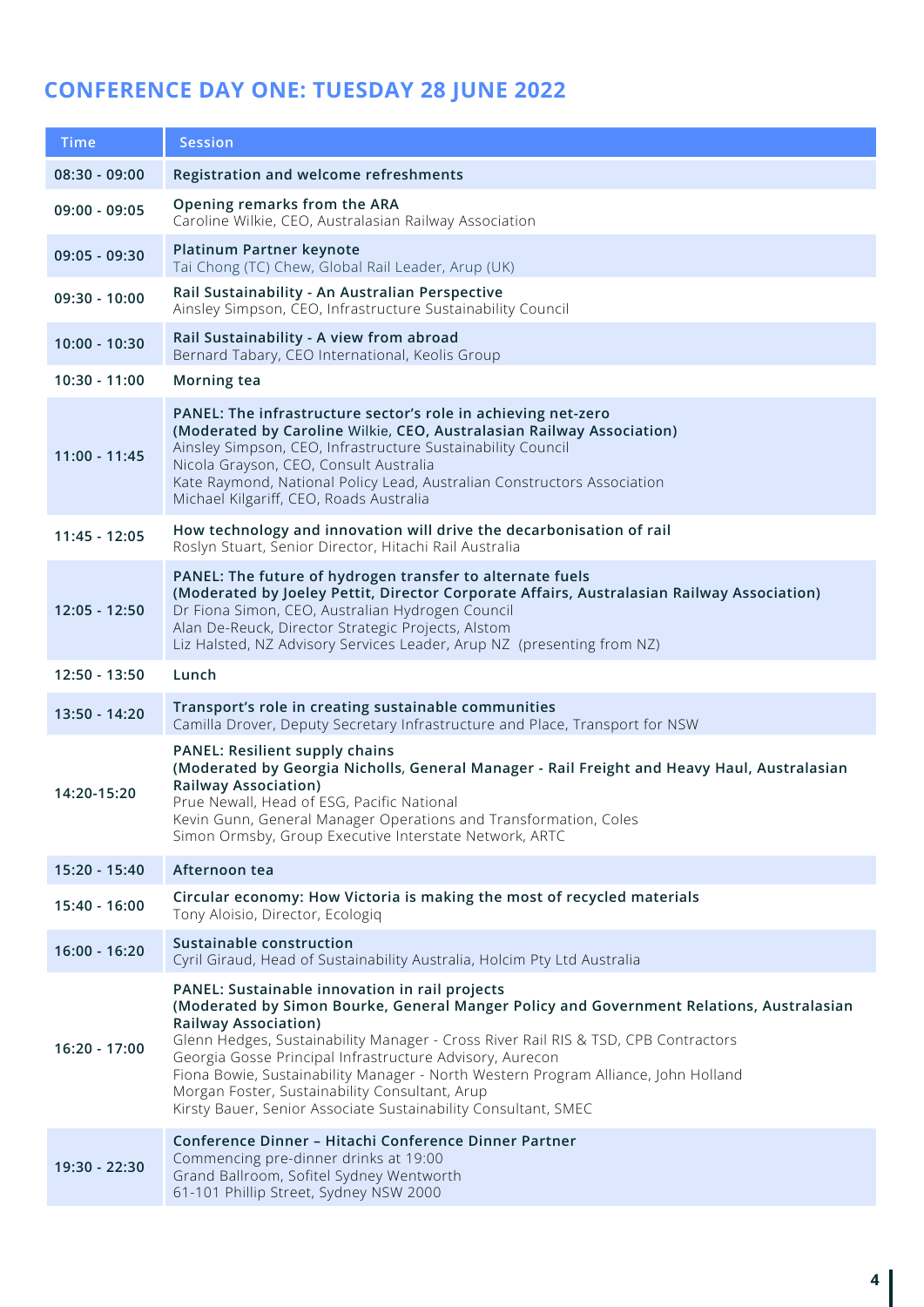## CONFERENCE DAY TWO: WEDNESDAY 29 JUNE 2022

| <b>Time</b>     | <b>Session</b>                                                                                                                                                                                                                                                                                                                                                                   |
|-----------------|----------------------------------------------------------------------------------------------------------------------------------------------------------------------------------------------------------------------------------------------------------------------------------------------------------------------------------------------------------------------------------|
| $08:15 - 08:45$ | Registration and welcome refreshments                                                                                                                                                                                                                                                                                                                                            |
| $08:45 - 09:10$ | Opening remarks from the ARA<br>Joeley Pettit, Director Corporate Affairs, Australasian Railway Association                                                                                                                                                                                                                                                                      |
| $09:10 - 09:20$ | Acknowledgment - Young Rail Professionals and Women in Rail Scholarship winners                                                                                                                                                                                                                                                                                                  |
| $09:20 - 10:05$ | International keynote<br>Speaker to be announced soon                                                                                                                                                                                                                                                                                                                            |
| $10:05 - 10:25$ | Meeting our future infrastructure needs<br>Romilly Madew AO FTSE, CEO, Infrastructure Australia                                                                                                                                                                                                                                                                                  |
| $10:25 - 10:55$ | <b>Morning Tea</b>                                                                                                                                                                                                                                                                                                                                                               |
| $10:55 - 11:15$ | <b>PANEL: Social procurement and rail</b><br>(Moderated by Joeley Pettit, Director Corporate Affairs, Australasian Railway Association)<br>Sharon Gray, Indigenous and Social Inclusion Group Manager, CPB<br>Iris Stewart, Transportation Industry Director, Victoria & South Australia, Aurecon<br>More speakers to be announced soon                                          |
| $11:15 - 11:45$ | Modular sustainable tram stop platforms using recycled materials<br>Dr Cong Qui, Deputy Team Leader - Rail Material, Institute of Railway Technology, Monash University                                                                                                                                                                                                          |
| $11:45 - 12:30$ | PANEL: Diversity and inclusion in the rail industry<br>(Moderated by Emma Woods, Director Corporate Services, Australasian Railway Association)<br>Somoud Al Masri, Director Sales Operations New Zealand & South East Australia<br>Melinda Button, General Manager for Customer Operations, V/Line<br>Dean Newburn, Regional Vice President Services - APAC, Wabtec Corporation |
| 12:30 - 13:00   | Overview of the rail industry's sustainability - Sydney Trains perspective<br>Matt Longland, CEO, Sydney Trains                                                                                                                                                                                                                                                                  |
| 13:00 - 14:00   | Lunch                                                                                                                                                                                                                                                                                                                                                                            |
| $14:00 - 16:00$ | Interactive session: Sustainability challenges and opportunities for rail in Australia and New<br>Zealand                                                                                                                                                                                                                                                                        |
| $16:00 - 16:15$ | Closing remarks from the ARA<br>Caroline Wilkie, CEO, Australasian Railway Association                                                                                                                                                                                                                                                                                           |
| $16:15 - 16:45$ | Afternoon Tea                                                                                                                                                                                                                                                                                                                                                                    |
| 16:45           | <b>Conference Concludes</b>                                                                                                                                                                                                                                                                                                                                                      |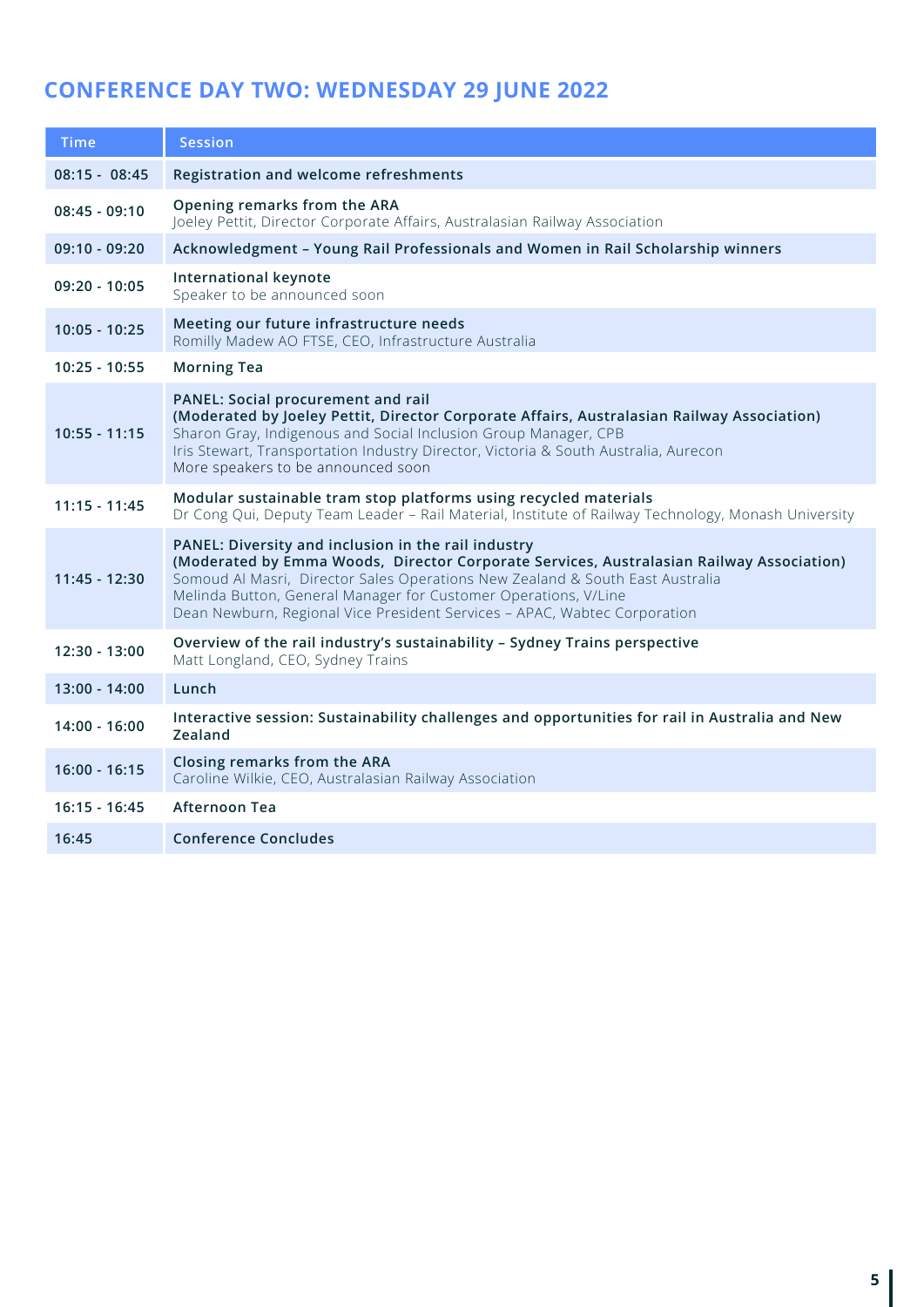# Register to attend the ARA Rail Sustainability Conference

Attendees at the ARA Rail Sustainability Conference 2022 will come from a variety of sectors of the industry including:

- • Passenger operations
- • Construction
- • Rail freight
- Heavy haul
- Manufacturers and suppliers

Registration for the two-day event includes access to all sessions, morning and afternoon teas and lunches, Conference Dinner.

#### For more information or to register, go to [ara.net.au/events/ara-rail-sustainability-conference](http://www.ara.net.au/events/ara-rail-sustainability-conference)

#### Registration for the two-day event

| <b>Conference delegate</b>                                                                              |                              |                       |
|---------------------------------------------------------------------------------------------------------|------------------------------|-----------------------|
| Registration includes access to all sessions, morning/afternoon teas,<br>lunches and Conference Dinner. | <b>ARA Member</b><br>\$1,100 | Non-Member<br>\$1,650 |
| <b>Extra Conference Dinner tickets</b>                                                                  |                              |                       |
| $\Delta H$ and $\Delta L$ and $\Delta L$ are all $\Delta L$ and $\Delta L$                              | <b>One ticket</b><br>\$220   |                       |

All prices include GST.